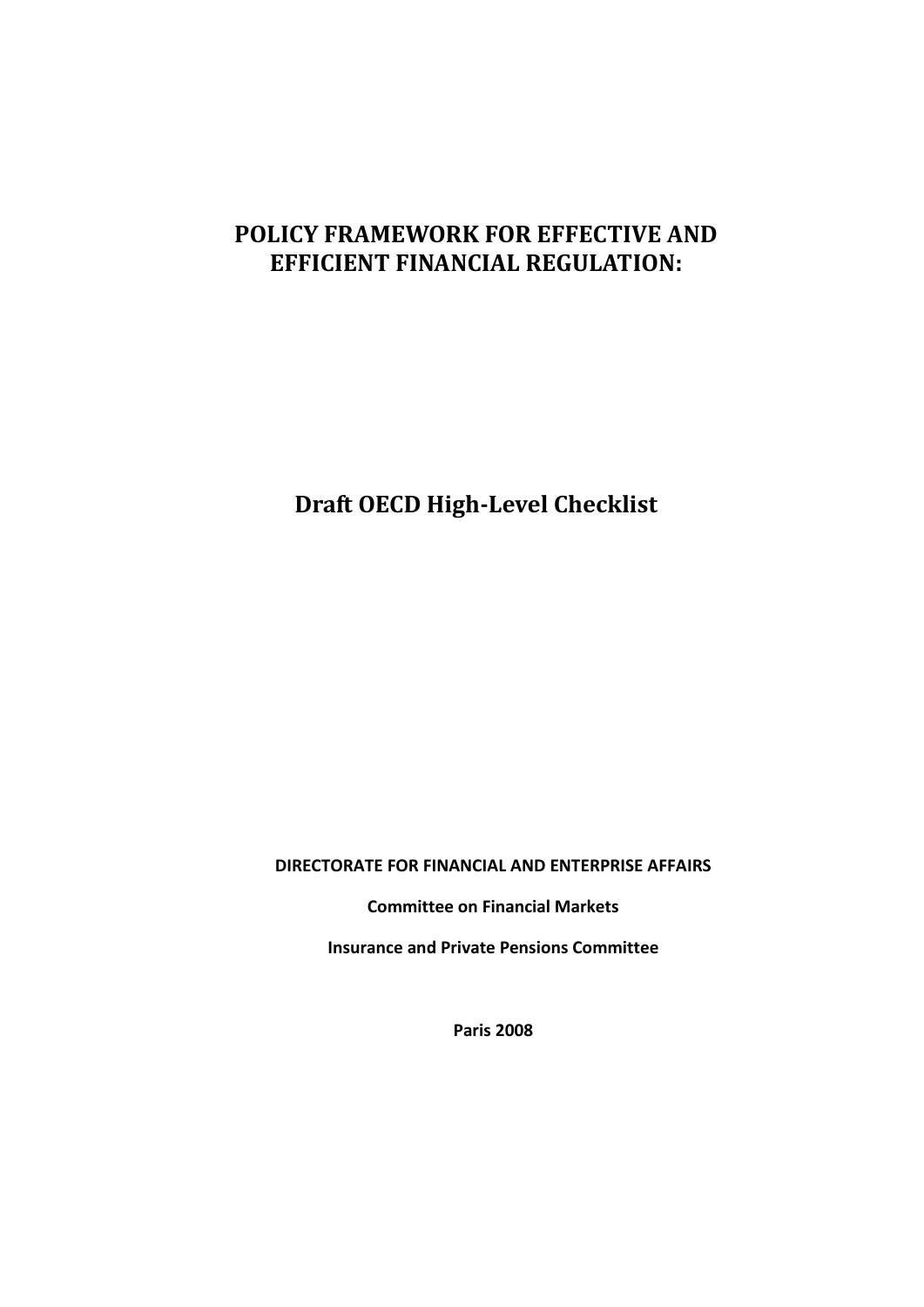# *POLICY FRAMEWORK FOR EFFECTIVE AND EFFICIENT FINANCIAL REGULATION:*

## *DRAFT OECD High-Level Checklist*

#### **I. Financial landscape**

#### *A. Benchmark reference*

#### *Have the attributes of a well-functioning system been identified?*

- Have the principal functions of the financial system been identified? Have the features of these functions been properly identified?
- Have the boundaries of the system been defined? Have the expected linkages been the financial system and the broader economy been identified?
- Has the relationship between the financial system and the conduct of monetary policy been clarified?
- Have the anticipated linkages between the domestic financial system and the international financial system been identified?
- Have the expected outcomes of a well-functioning financial system been identified?
- Have the essential foundations (e.g., legal, behavioural, institutional) of a wellfunctioning financial system been identified?
- Have possible country-specific features regarding the operations of the financial system been identified?
- Has this vision of a well-functioning financial system been communicated to the public? If so, how and when? Has this vision been updated to reflect changes in the financial system?

#### *B. Transparency*

## *Is the functioning of the financial system, its features, and evolution transparent?*

- Is comprehensive and timely information currently being collected and, to the extent possible, disseminated on:
	- i) Products, services, processes, and transactions in the financial system?
	- ii) Institutions?
	- iii) Markets?
	- iv) Systems?
	- v) Supporting infrastructures?
	- vi) Participants?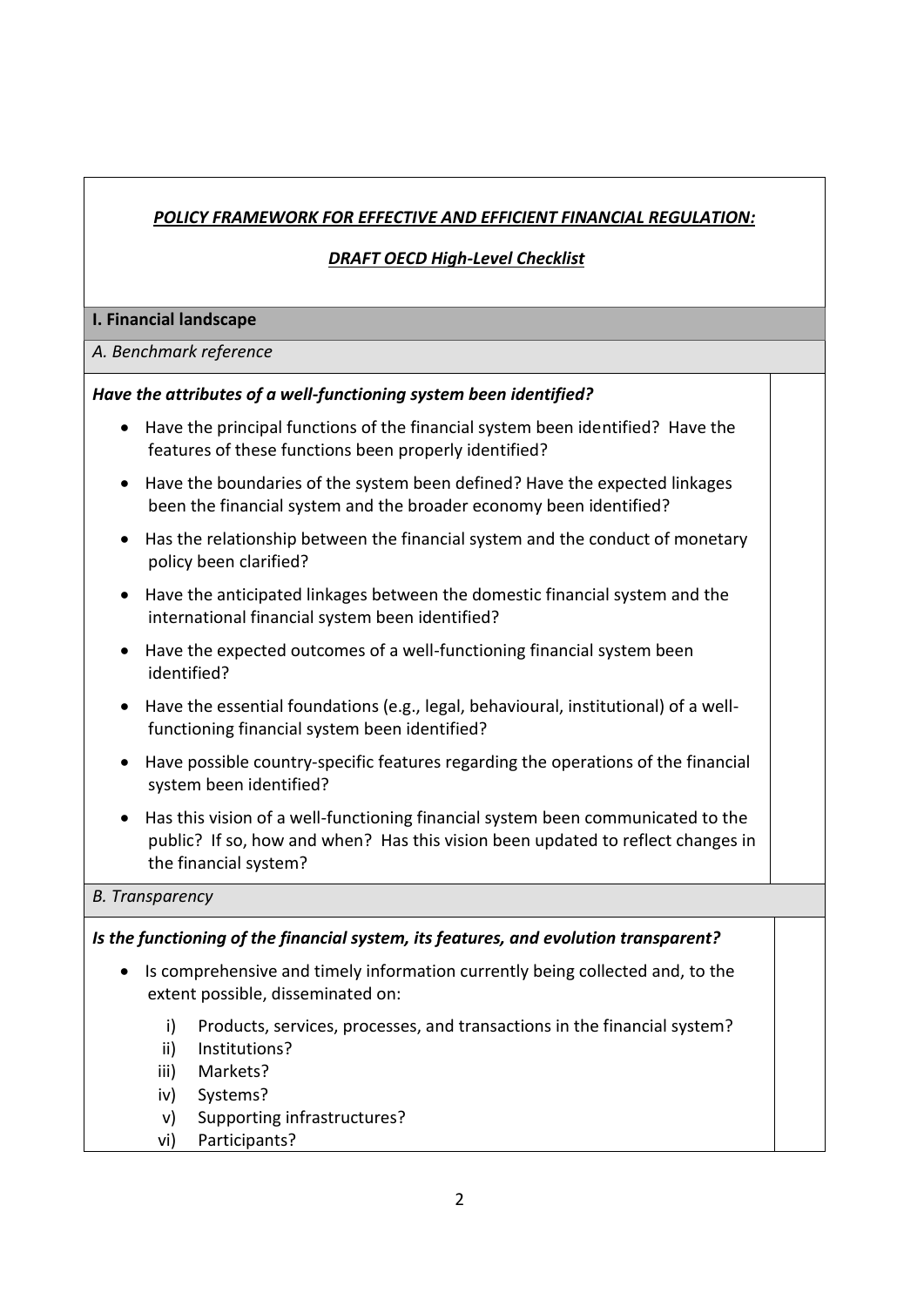vii) Interlinkages (e.g., macroeconomic, international)?

- Are comprehensive, relevant, up-to-date, and internationally comparable sets of statistics and indicators for the entire financial system being collected and disseminated?
- Have considerations of cost, confidentiality, financial stability, and security been properly assessed in determining the appropriate level of transparency?
- Do governmental authorities have the legal powers, if necessary, to compel the collection and, if appropriate, dissemination of data and information?
- Are comparable, international data and information available to permit comparisons and foster an understanding of the international financial system?
- Is there scope for the private sector, possibly in collaboration with government, to improve further the relevance, quality, timeliness, comprehensiveness, and comparability of data and information?

#### *C. Analysis*

# *Are financial system developments and macroeconomic trends being properly surveyed? Are emerging risks consistently being identified and monitored closely?*

- Have effective surveillance tools and mechanisms been established?
- Is there adequate expertise to properly understand risks, conduct analyses, identify policy options, and formulate a policy response?

# *Has market failure analysis been conducted to better understand the operations and efficiency of the financial system and define the key problems?*

- In this respect:
	- i) Have relevant market and participants have been identified?
	- ii) Has the source of the market failure been identified (e.g., asymmetric information, spillovers, market power, market abuse)?
	- iii) Has the materiality of the market failure been assessed?
	- iv) Have the risks and effects of the failure been identified?
	- v) Has the market failure been substantiated empirically?
	- vi) Have the possible global and dynamic nature of the market failure been assessed, including whether the failure might be self-correcting?

*Is there collaborative information-sharing, discussion, and analysis among relevant governmental authorities, both domestically and internationally?*

## **II. Policy objectives**

*A. Identification of problem and case for intervention*

# *Have the problems and needs been clearly identified?*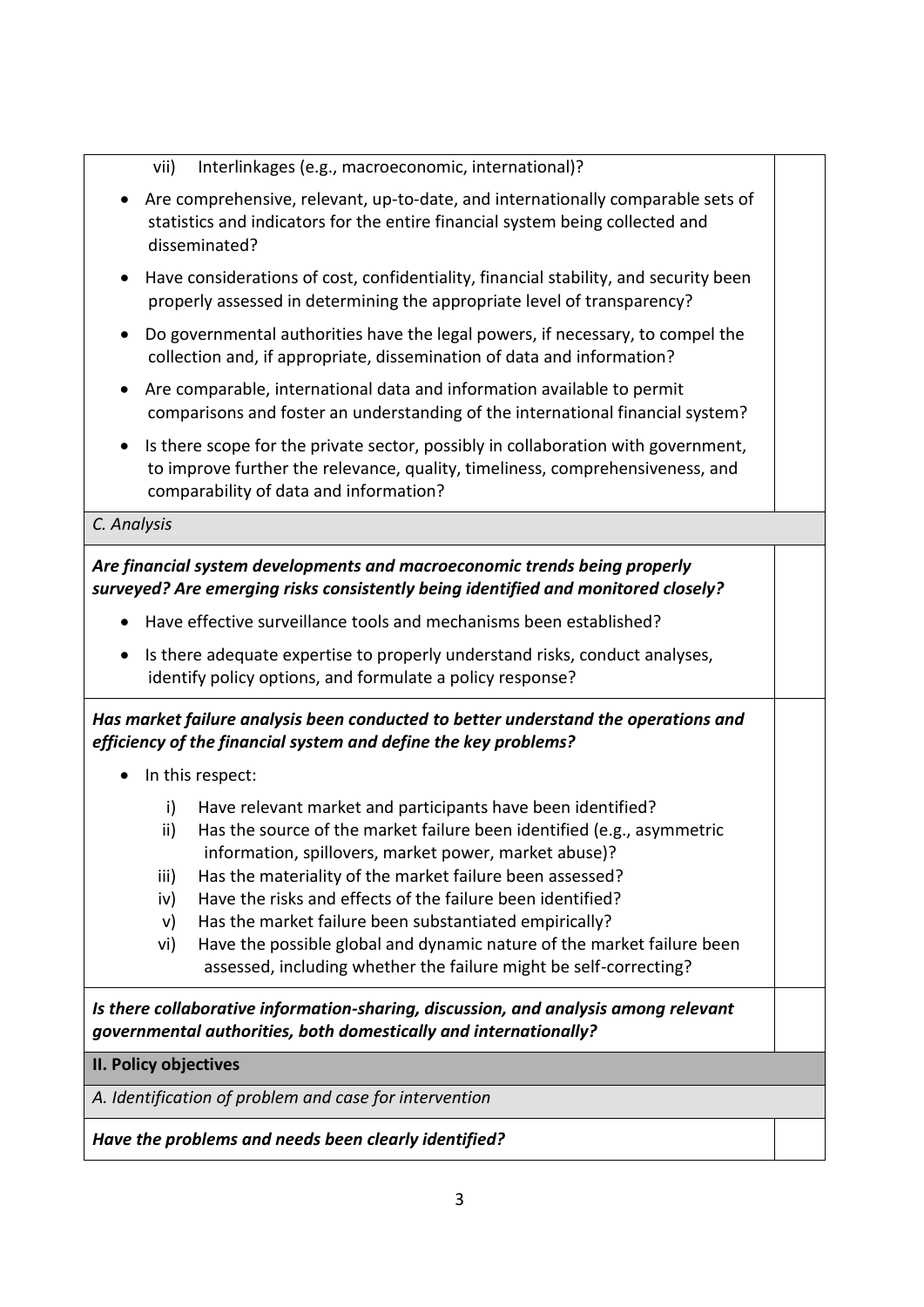- Have actual and potential market failures in the financial system been clearly identified and analysed?
- Have any relevant broader economic needs (e.g., competitiveness, market development) and social needs (e.g., access, equity, social solidarity, health and income protection, and long-term savings) been identified and analysed?
- Have these problems and needs been ranked in terms of gravity and impact on welfare?

# *Has the case for intervention been established?*

- Have the expected benefits of the government intervention to address these problems and needs been identified?
- Have the direct and indirect costs of intervention been assessed?
- Have the alternatives to government intervention have been assessed?
- Overall, do the benefits of intervention exceed the costs?

## *B. Policy objectives*

## *Have clear policy objectives been elaborated for the financial system?*

- Do the objectives correspond to the anticipated beneficial outcomes of intervention?
- Are they sufficiently general to be applicable to the entire financial system?
- Have they been prioritized? Do they give top priority to promoting confidence in the financial system and addressing systemic risks?
- Have the trade-offs or mutual reinforcement among policy objectives been identified and carefully analysed?
- Do more specific objectives need to be elaborated for particular sectors, institutions, or products? Why? How are they linked to the general objectives?

## *C. Accountability*

## *Have policy objectives been clearly and publicly articulated?*

- Are they clear enough to assess the effectiveness of intervention?
- Have they been explicitly incorporated, in part or whole, into the mandated objectives of governmental authorities involved in intervention?

## *Have accountability mechanisms been established?*

- Do relevant governmental authorities publish annual reports in which they outline their objectives, review progress in meeting them, and identify risks?
- Have internal governance mechanisms been established within government to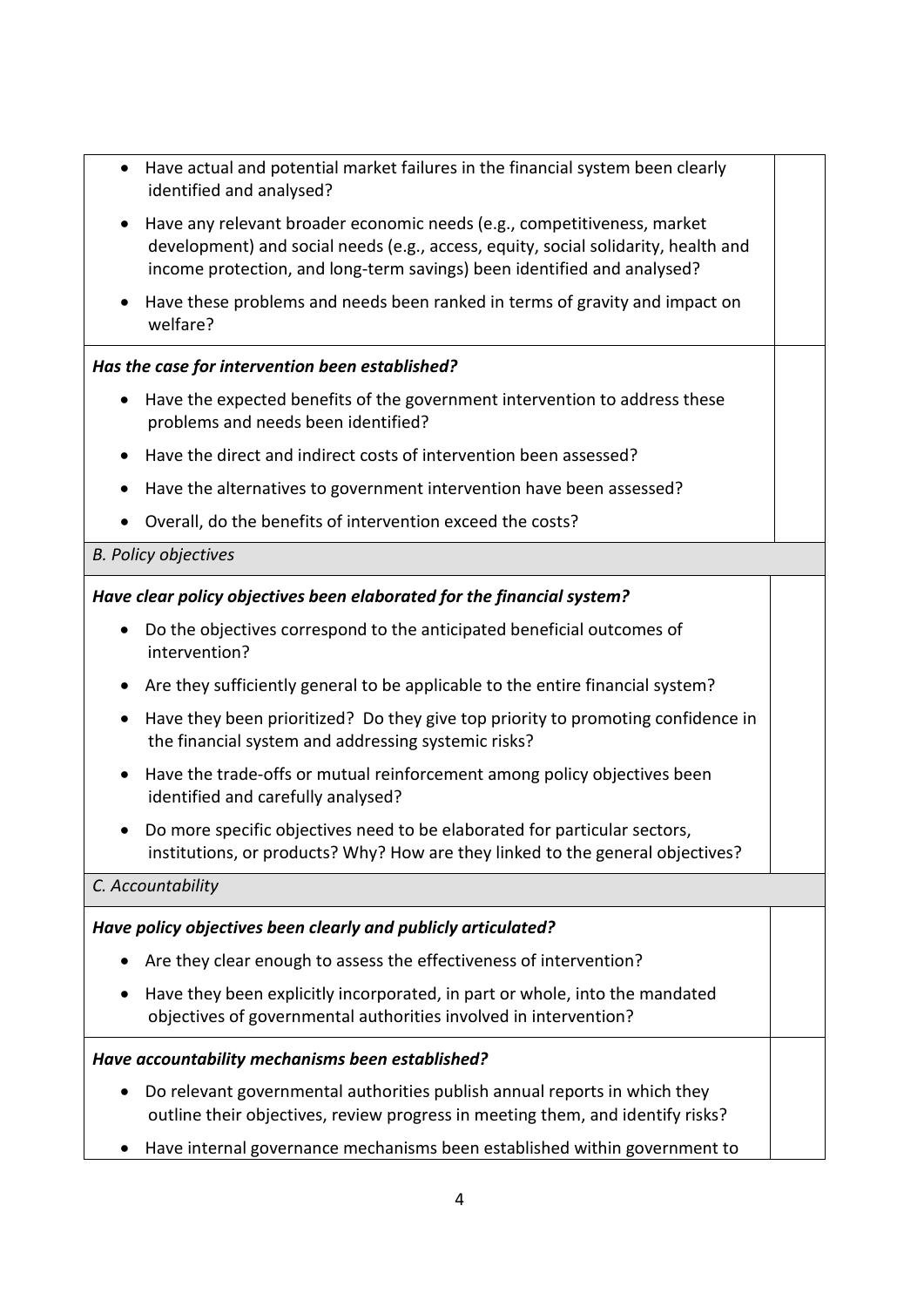ensure ongoing review of, and reporting by, relevant authorities?

- Have indicators been developed to help monitor progress toward the achievement of policy objectives?
- Are remedies available to address any serious failure by governmental authorities to meet mandated objectives?

#### **III. Policy instruments**

*A. Identification of financial sector policy instruments*

*Have the range and features of policy instruments available to address the problem been identified and are they well understood?*

- Policy instruments include:
	- i) Surveillance
	- ii) Market-based solutions
	- iii) Regulation
	- iv) Guarantees
	- v) Lending and liquidity support
	- vi) Subsidies, grants, and programmes
	- vii) State ownership and control
- Have the impacts of each policy instrument been identified, particularly in respect of costs, incentives of affected parties, and international spillovers?
- Has consideration been given, in particular, to addressing how any expected negative incentive effects or international spillover effects can be reduced?
	- i) Have *ex ante* risk mitigation measures been adopted to help control the effects of negative incentives? Has consideration been given to adjusting the use of other policy instruments to reduce these risks?
	- ii) Has the need and scope for international cooperation and coordination been specified to optimise the impact of policy instruments?

*B. Matching policy instruments to policy objectives*

# *Are the selected combinations of policy instruments appropriate for the identified problems or needs in the financial system? Are they the least-cost approach?*

- Has the mix of policy instruments been carefully considered? What is the role, if any, of financial regulation in this mix?
- Do the instruments, taken together, address the identified market failures or broader economic and social needs underlying each policy objective?
- Have potential conflicts in policy objectives been taken into account in the choice of policy instruments?
- Has the choice and design of policy instruments taken into consideration possible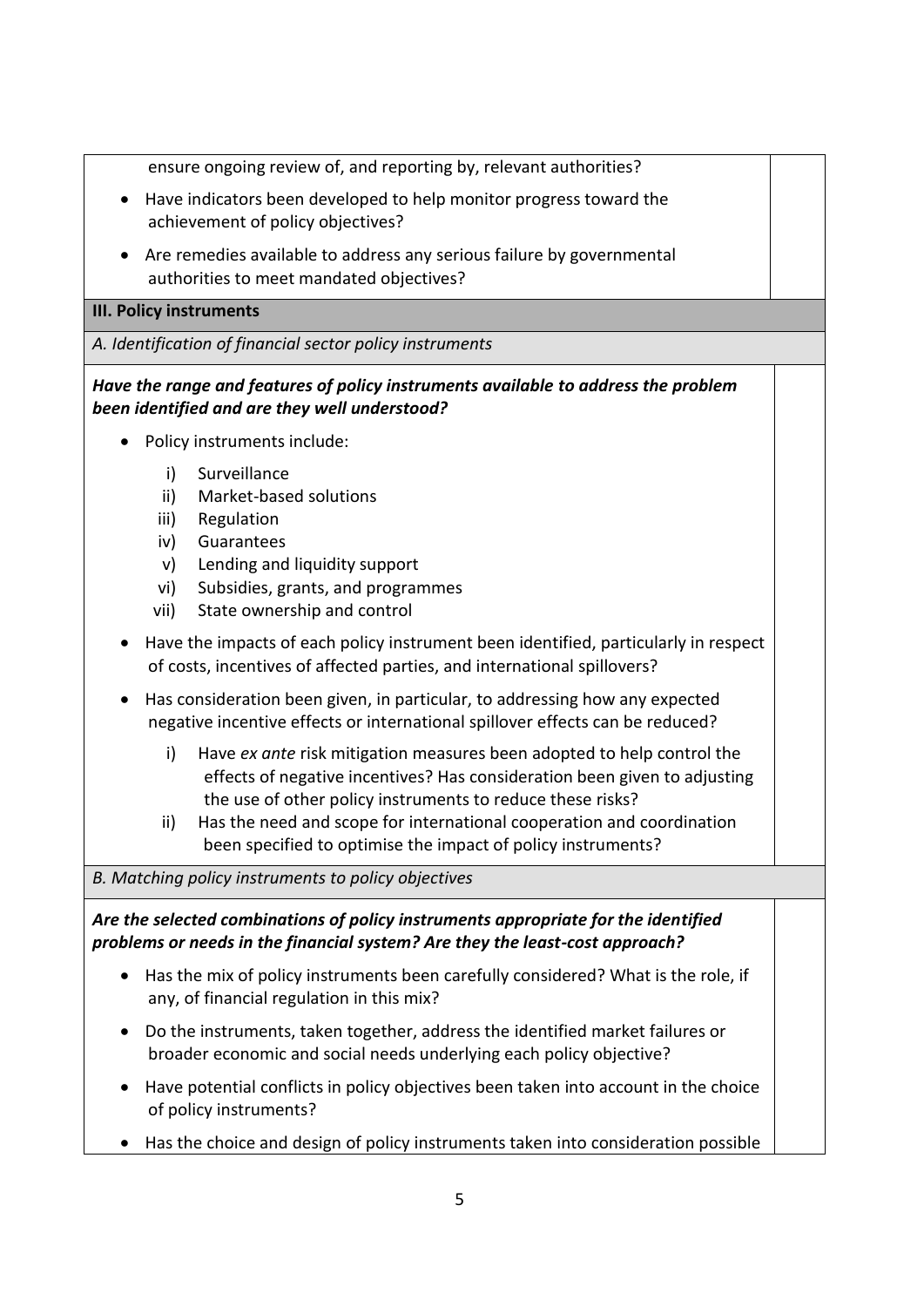negative incentive effects that may affect, and cut across, policy instruments? Have possible international policy spillovers also been considered?

- Do the selected combinations of instruments represent the least-cost approach to addressing the policy objectives?
- Has the choice of policy instruments, and their mapping to policy objectives, been made transparent and publicly justified?
- Once made operational, has the use of policy instruments been made transparent to the extent possible and appropriate?
- Has international coordination been established, where necessary and possible, to maximise the impact of domestic policy instruments?

## *C. Specification of financial regulation*

*Financial regulation is a policy instrument designed to induce certain behaviours and actions or specify certain fixed outcomes -- has consideration been given to the nature and content of the "directive order" in question, the degree of compulsion, and (if relevant) the extent of supervision?* 

- Regarding the nature and content of the directive order in regulation, has careful thought been given to the appropriate mix of principles and rules?
- Is the system of compulsion appropriate?
	- i) Adequacy of administrative penalties and sanctions?
	- ii) Extent of civil law provisions?
	- iii) Relevance and extent of criminal law provisions?
- Is the system of supervision (if relevant) adequate?
	- i) Proper legal authorities?
	- ii) Adequate expertise and level of staffing?
	- iii) Effective techniques of supervision?
	- iv) Accountability mechanisms in place?
	- v) Complementary role of criminal law prosecution?
- Has consideration been given to harnessing market forces and related incentives to promote compliance? If so, has market failure analysis been conducted to assess the appropriate scope for the use of market forces?
- Has the international dimension been taken into account?
	- i) Is regulation-making more appropriately done at the international level? If so, is there coordination and consistency in the adoption of these standards?
	- ii) Have the risks of unnecessary regulatory duplication, burden, conflict, or barriers for globally active financial firms been minimised?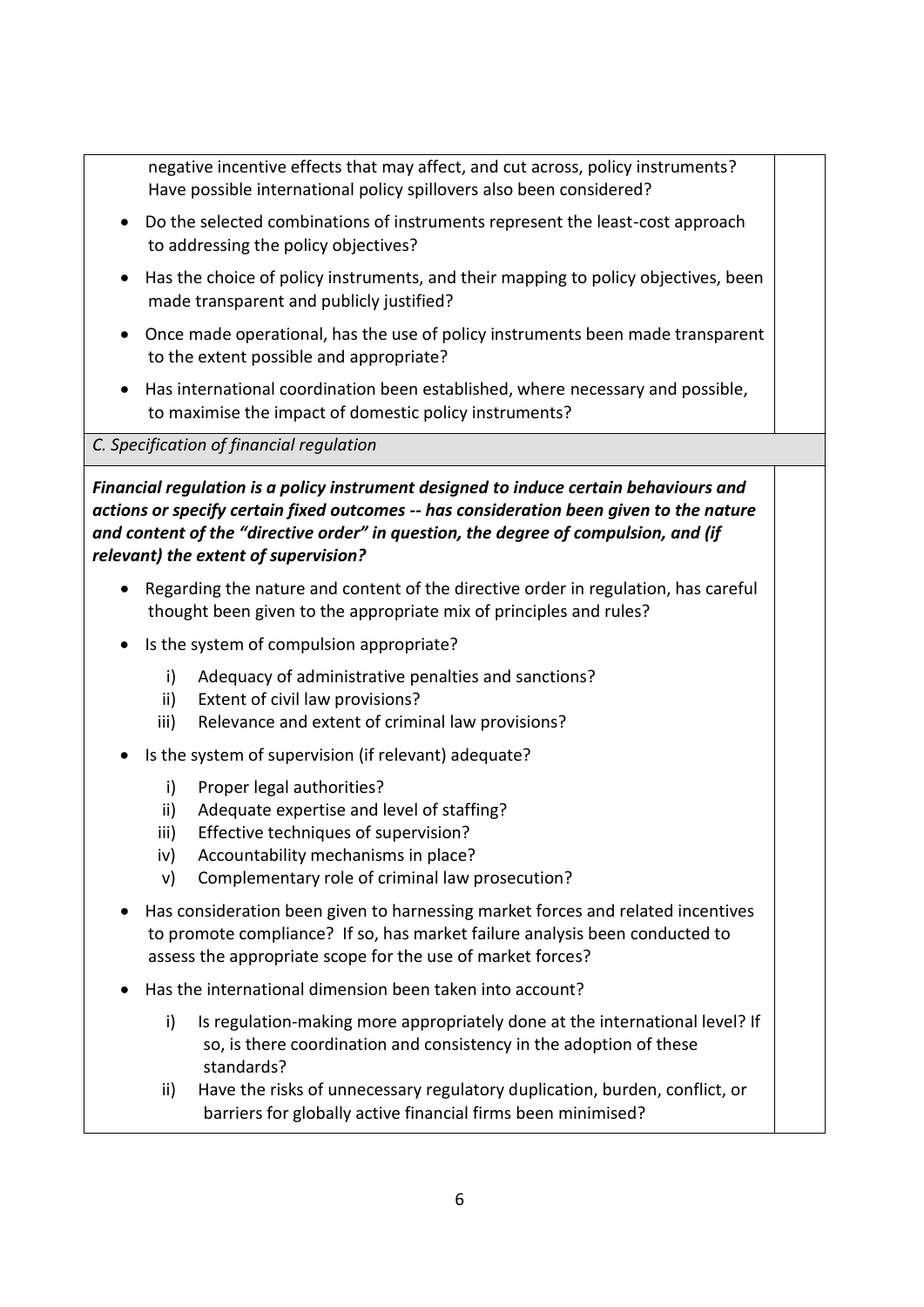#### *D. Principles of financial regulation*

#### *Have the following principles been met in financial regulation?*

- A *pre-cautionary* approach is warranted in financial regulation; policymakers should not wait for a crisis to unfold in order to implement reforms.
- Financial regulation is *proportional* to the scope and magnitude of the market failure to be addressed and any identified broader economic or social needs.
- Financial regulation is, in combination with other instruments of government intervention, *efficient* in that it is able to achieve objectives at the lowest cost.
- Financial regulation is consistent with market practices and *risk-based*, and thus focussed on those institutions, systems, and products that have the greatest potential of compromising the achievement of policy objectives.
- Regulations are sufficiently *parsimonious, flexible, and simple* to accommodate changes in the financial system while still achieving objectives.
- Financial regulation is *consistent, comprehensive, and competitively neutral* across products, institutions, sectors, and markets.
- Financial regulation seeks methods to *align the incentives* of participants with policy objectives.
- Financial regulation is *timely and responsive* in its reaction to the rapid pace and complexity of innovation in the financial sector.
- Regulations are drafted in a *clear, accessible, and understandable* manner.
- There are *effective compliance and enforcement* mechanisms in place.
- There are, where appropriate, adequate *redress mechanisms* and related safeguards against arbitrary rules and unequal treatment.
- Regulators are *accountable* for their actions and inactions and justify their policies in a clear, consistent and, if possible, comprehensive fashion.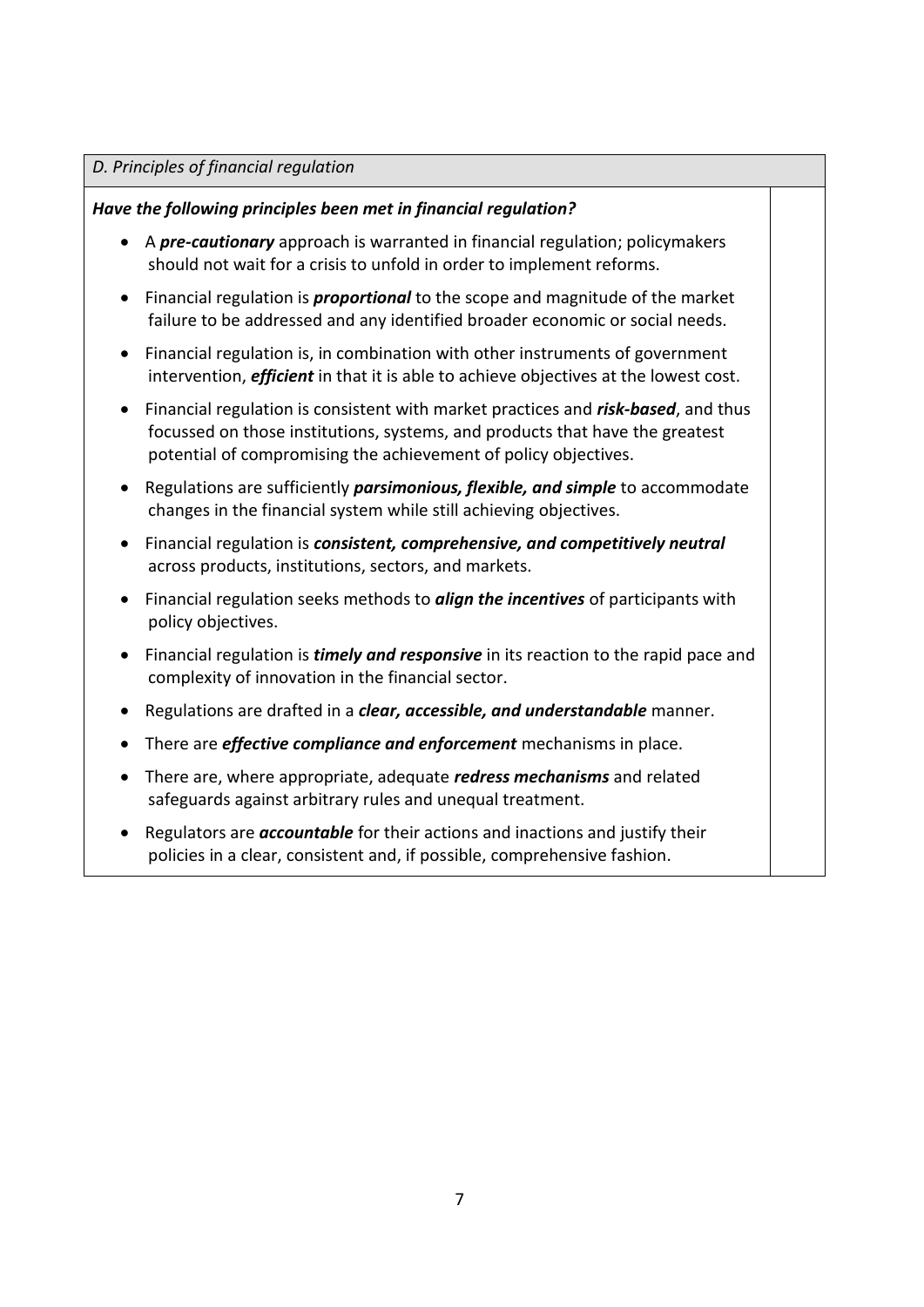#### *E. Process for financial regulation*

## *In the context of the development of specific financial regulations, has a sound, open, transparent, process been followed?*

- Have the following steps been taken?
	- i) Defining the specific problem in question
	- ii) Assessing whether government action is justified, whether regulation is the most appropriate policy instrument, and whether there is a legal basis for regulation
	- iii) Assessing the appropriate level of government for implementation and establishing effective coordination if there are multiple levels
	- iv) Assessing the costs and benefits of regulation in a manner proportionate to the importance of the regulation and its impact
	- v) Ensuring that any distributional impacts are transparent
	- vi) Conducting consultations with interested parties in an open and transparent manner, and ensuring adequate time for responses
	- vii) Assessing and ensuring effective compliance mechanisms
- Has consideration been given to possible circumstances (e.g., supervisory interventions, emergency and crisis management) where an open, transparent process may not be appropriate?
- Has consideration been given to the international dimension of regulationmaking? Are appropriate domestic or international consultation mechanisms in place, involving all relevant stakeholders?
- If applicable, has the regulation been reviewed by central governmental agencies charged with reviewing governmental regulations?
- Have plans have been established to review, in the future, the impact of the regulation?

## **IV. System design and implementation**

*A. Appropriate institutional setup*

## *Is the institutional setup for government intervention and financial regulation effective and efficient?*

- Does the institutional setup reflect realities in the domestic and global financial system?
- Do the government institutions ("administrative institutions") responsible for intervention and regulation have clear, mandated objectives? Do they have sufficient authorities and adequate tools for implementation?
- Have available synergies been maximised in terms of the assignment of policy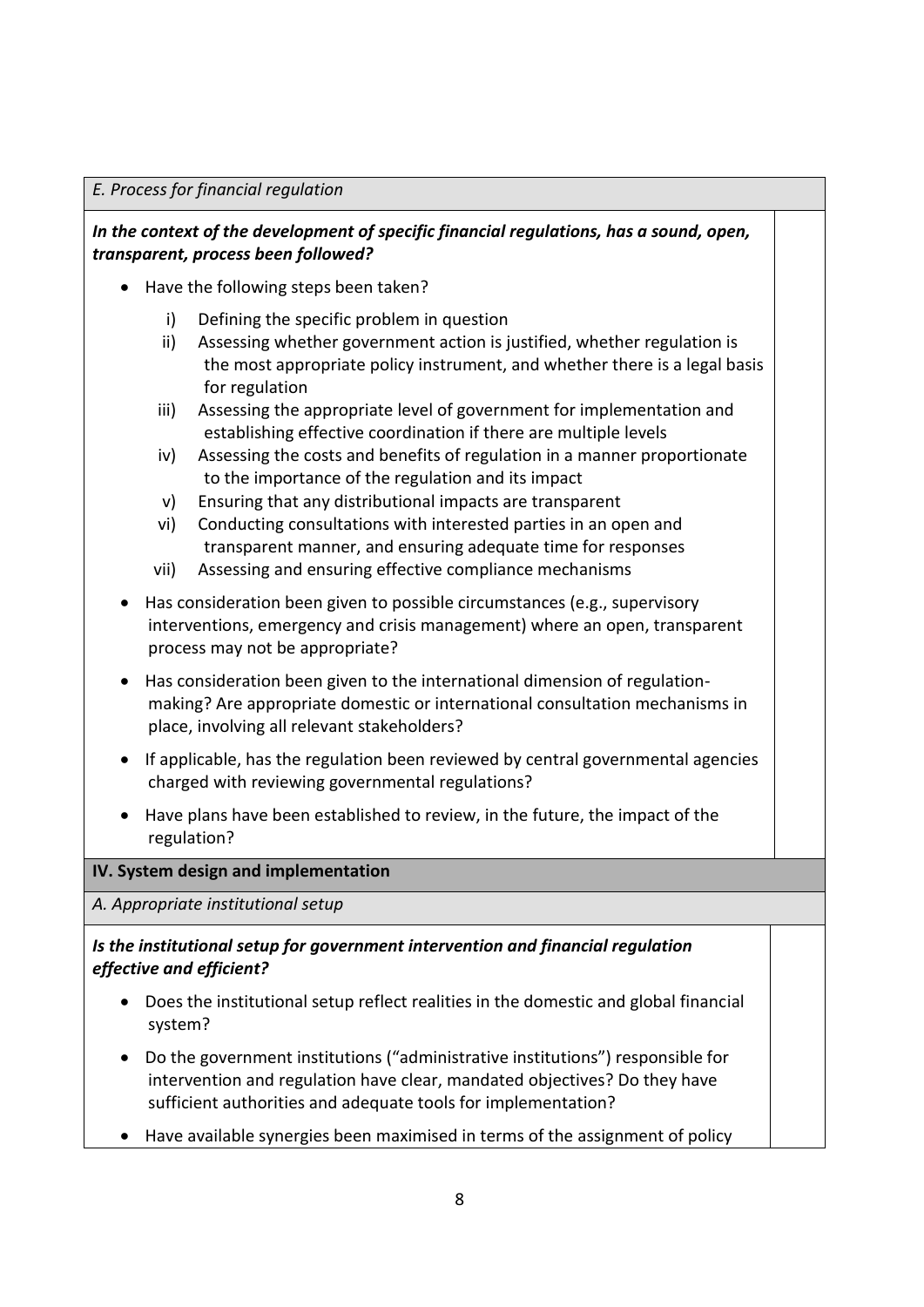objectives and instruments to these institutions? Synergies include:

- i) Policy objectives
- ii) Policy instruments
- iii) Information and expertise
- iv) Administration
- If more than one administrative institution is involved in the use of a policy instrument and policy objectives are shared, have effective coordination mechanisms been established to ensure consistency and coherence?
- Are the interests and incentives of relevant administrative institutions aligned with their objectives? What external pressures exist? Has the institutional setup accounted for these factors?
- Are appropriate accountability mechanisms in place for these institutions?
- Have the financial exposures of government been properly taken into consideration in the institutional setup?
- Where self-regulatory organisations (SRO) are directly or indirectly involved in government intervention and regulation, is this setup appropriate? Is the public interest being served in an effective and efficient way? Has adequate government oversight over the SROs clearly been established?
- Has consideration been given to the establishment of enhanced international coordination and institutional mechanisms, as appropriate?

## *B. Systems for coordination, oversight, and control*

# *Is there an effective system of coordination, oversight, and control in the institutional setup?*

## *Coordination*

- Have mechanisms been established to ensure adequate information flows, collaborative analysis, discussion, and policy development, and effective and coordinated implementation of policy instruments?
- Do these mechanisms include other relevant levels of government?
- Do these mechanisms have a legal foundation to ensure their effectiveness and continuity?

## *Oversight*

• Have elements of oversight (informal or formal) been integrated into this system to ensure a degree of checks and balances?

## *Control*

• Is it clear which institution gets a final say, and when, in respect of interventions and regulatory measures? Has this allocation of responsibilities and decision